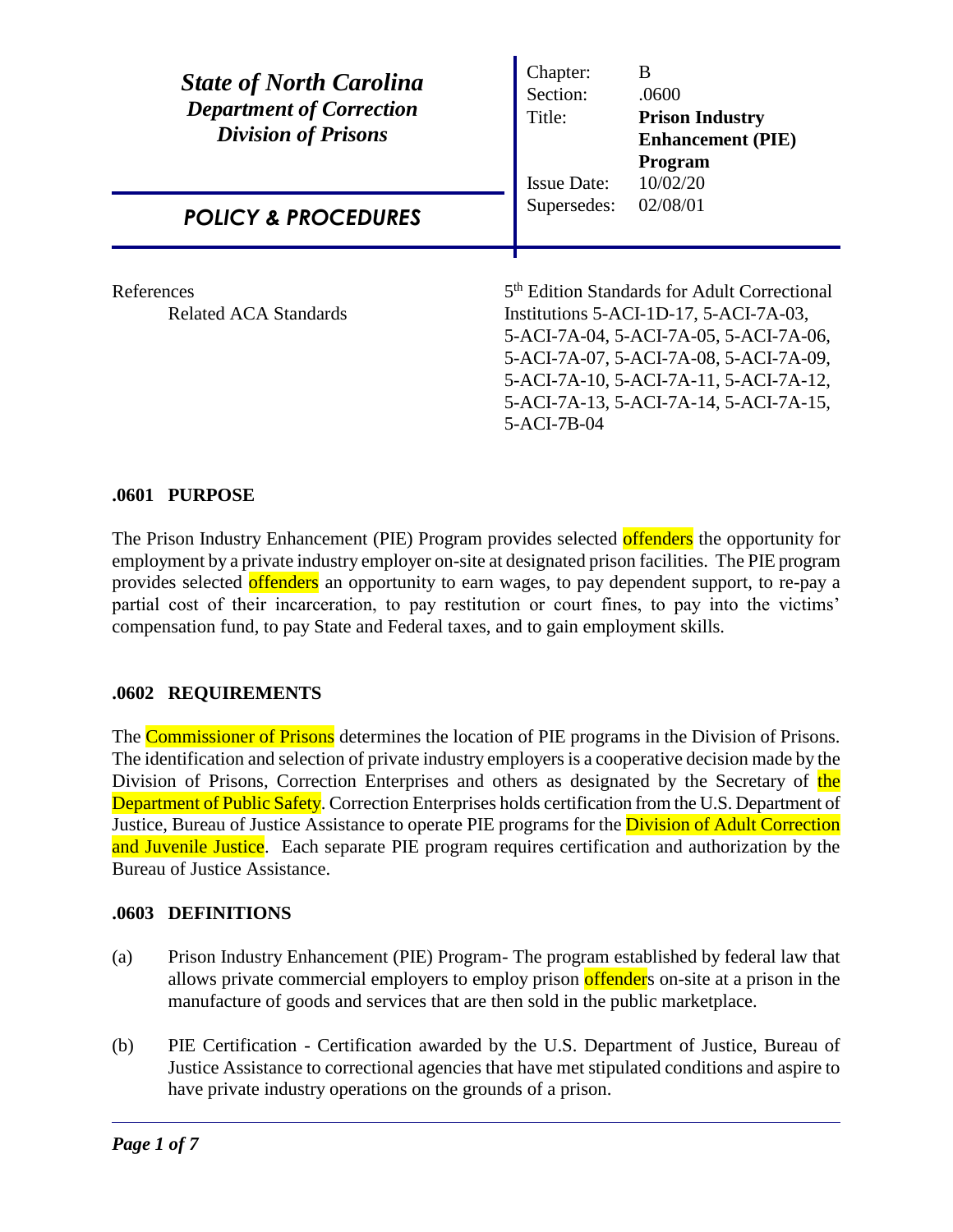- (c) PIE Employer A private employer who employs offenders on-site at a prison in the manufacture of goods and services.
- (d) PIE Program Area The area or space designated for PIE program work activities at the prison facility or at other **Division of Adult Correction and Juvenile Justice** property.
- (e) Cost Accounting Center The designation given to each separate PIE program in the Division of Adult Correction and Juvenile Justice for the purpose of fiscal accounting. If a single PIE employer has a program at more than one location, each location represents a distinct cost accounting center.
- (f) PIE Program Agreement An agreement signed by an offender employed by a PIE employer that specifies the conditions of employment.
- (g) PIE Program Coordinator The designation given to the Division of **Adult Correction and** Juvenile Justice staff person responsible for coordinating a PIE program at a facility.
- (h) Civilian PIE Employees Persons hired by the PIE employer from the community to serve as the employer's representative in the operation of the PIE program and to supervise the work performed by **offenders**.

# **.0604 PIE PROGRAM OPERATION**

- (a) PIE programs operate on the grounds of a prison or on other **Division** of Adult Correction and Juvenile Justice property as approved by the Secretary of the Department of Public Safety. The space allocated for a PIE program is clearly designated and is made a part of the agreement with the PIE employer. The PIE employer and the employer's representatives are given open access to the allocated space whenever requested. Access may be limited during times of operational emergencies.
- (b) PIE programs operate within constraints and limitations imposed by the warden of the prison facility made necessary for the security and safety of the public, the prison, its staff and offenders. Scheduled and unscheduled security searches of the PIE program area are conducted at the discretion of the facility warden. When possible, security searches are conducted in the manner that is the least intrusive on PIE operations.
- (c) The warden assumes responsibility for offender security. The PIE employer is responsible for **offender** work supervision.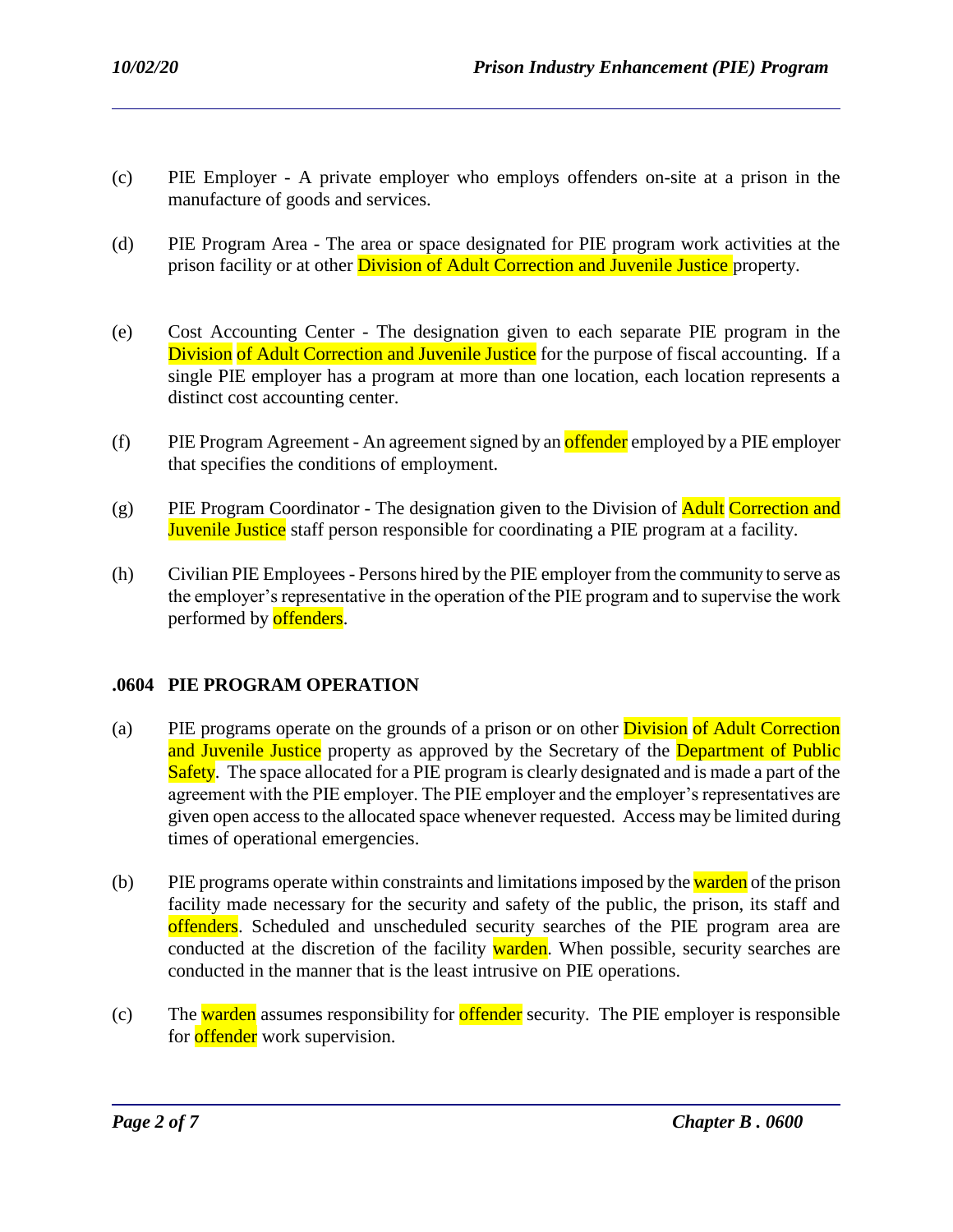- (d) The PIE employer ensures the availability on-site of non- $\alpha$  offender, civilian supervisory staff when **offenders** are engaged in PIE employment.
- (e) An offender employed by PIE can be given increasing work responsibilities by the PIE employer; however, no **offender** can act as a work supervisor over other **offenders**.
- (f) Regular hours of operation are established jointly by the PIE employer or the employer's representative and the facility warden. Changes to the regular hours of operation are agreed to in advance of the change. Unanticipated emergencies experienced by the PIE employer or by the prison facility can result in an immediate suspension in operations or a modification to the normal schedule. The facility warden or designee has the sole authority to temporarily cease operations of the PIE program when conditions are such that the security and safety of the facility are in jeopardy. PIE program work resumes as soon as practical after emergency situations are resolved.
- (g) The area allocated for the PIE program is not to be used for other prison facility purposes without the written agreement of the PIE employer or the employer's representative. The PIE program area is off-limits to all **offenders** except those **offenders** who are employed by the PIE program or those offenders who have been directed by staff to be in the area for a specific purpose.
- (h) PIE program areas are well maintained by the PIE employer to ensure a safe, clean work environment. The PIE employer adheres to accepted safe work practices to include all related rules and standards promulgated by the Occupational Safety and Health Agency. The PIE employer is responsive to findings resulting from safety inspections and makes necessary and timely changes in work practices or in working conditions noted during the inspection.
- (i) The facility warden ensures that a standard operating procedure is written for the facility that specifies all necessary information about PIE program operations at that location. Standard operating procedure information should include but is not limited to information on: Training of employers and their staff on Custodial Agent training which includes PREA, hours of operation, description of the PIE program work area, offender access and supervision, PIE employer access procedures, delivery schedules and procedures, security measures and searches, offender employment procedures, notification to the PIE employer of offender absences, offender and staff orientation, coordination processes between the PIE employer and the facility, and designated contact persons.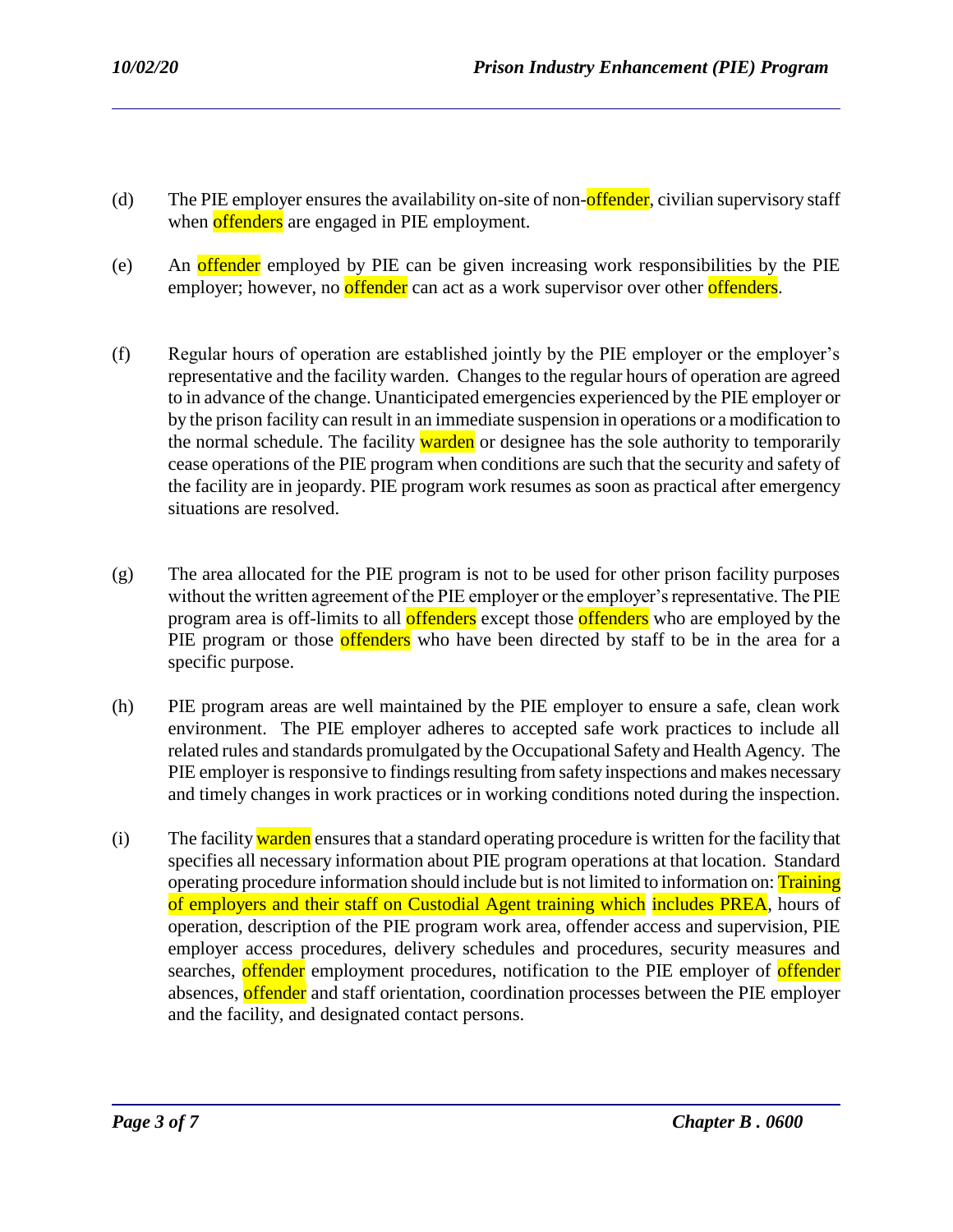## .**0605 OFFENDER PARTICIPATION IN PIE PROGRAMS**

(a) Employment Criteria and Selection

**Offenders** eligible for PIE employment are identified by the facility warden or designee through established offender assignment procedures (Chapter C .2800, Offender Assignment) at the prison where the PIE program is located. Offenders' eligibility will be the same as if they were being reviewed to work for Correction Enterprises. Offenders can be recruited from other facilities. A list of eligible offenders is to be given to the PIE employer.

- (1) The PIE employer selects offenders for employment from the list of eligible offenders. The decision to employ specific offenders from the list is at the discretion of the PIE employer.
- (2) Offenders who meet the following criteria are eligible for employment by the PIE employer:
	- (A) The **offender** has not committed an infraction within ninety  $(90)$  days of beginning PIE employment.
	- (B) The offender has performed satisfactorily in an incentive wage position or in a Correction Enterprise position for twelve (12) months during the current sentence, or has a combination of six (6) months satisfactory performance in a work assignment and has completed a six (6) months vocational program during the current sentence.
	- (C) The offender has a high school education, GED or HSE (high school equivalency).
	- (D) The **offender** meets any separate criteria for employment established by the PIE employer.
	- (E) The **offender** agrees to the conditions of PIE employment.

(3) Priority eligibility listing will be given to those offenders who either have restitution or other court payment obligations or to offenders with dependents that they agree to support. Other offenders are placed on the employment eligibility list after those offenders with restitution or with dependents are employed or rejected for employment by the PIE employer.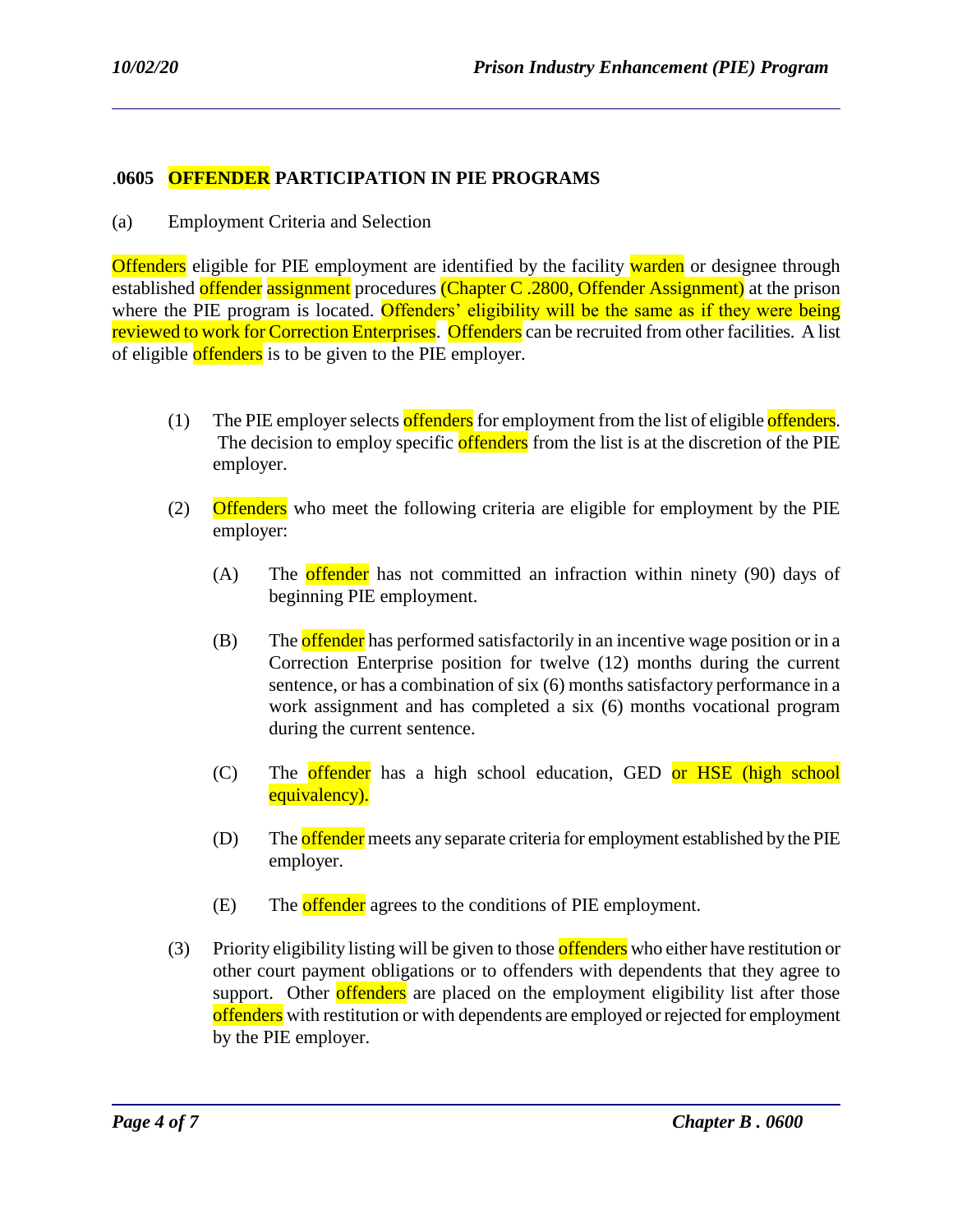- (4) An employment application will be completed by all **offender**s eligible for PIE employment.
- (5) A Work Release Action Form (DC-190) is completed in sections A, B, C, & D. Work Release Action Forms that are approved by the facility warden are submitted to the Work Release Accounting Office in Raleigh.
- (b) Employment Conditions
	- (1) Offenders employed in the PIE program must perform satisfactorily in their jobs as determined by the PIE employer.
	- (2) Offenders employed in the PIE program must participate in other programs and activities as specified in the PIE Program Agreement or as required by the classification/program authorities at the facility.
	- (3) Offenders are encouraged to remain free of infractions during the period of PIE employment. PIE employed offenders who commit infractions are subject to removal from the PIE program.
	- (4) Offenders selected for PIE employment must sign a statement affirming that their participation in PIE is voluntary.
- (c) Employment Termination
	- (1) The PIE employer or representative may terminate employment for any offender at any time. The decision to terminate and the reasons for termination should be reported to the local PIE Program Coordinator when the action is taken.
	- (2) The facility warden or designee may remove any offender from the PIE program if the offender does not maintain criteria for PIE employment, violates the employment conditions as stated above, or for other administrative reasons critical to the custody, security, safety and operation of the facility. Actions taken by the facility warden are reported to the PIE employer or representative as soon as possible so as not to interfere with work or production.
	- (3) A Work Release Action Form (DC-190) approved by the facility warden showing the offender's removal from PIE employment is forwarded to the Work Release Accounting Office in Raleigh.
- (d) No offender is guaranteed employment with a PIE program. The selection and employment of an **offender** is a discretionary decision made by the Division of Prisons and the PIE employer.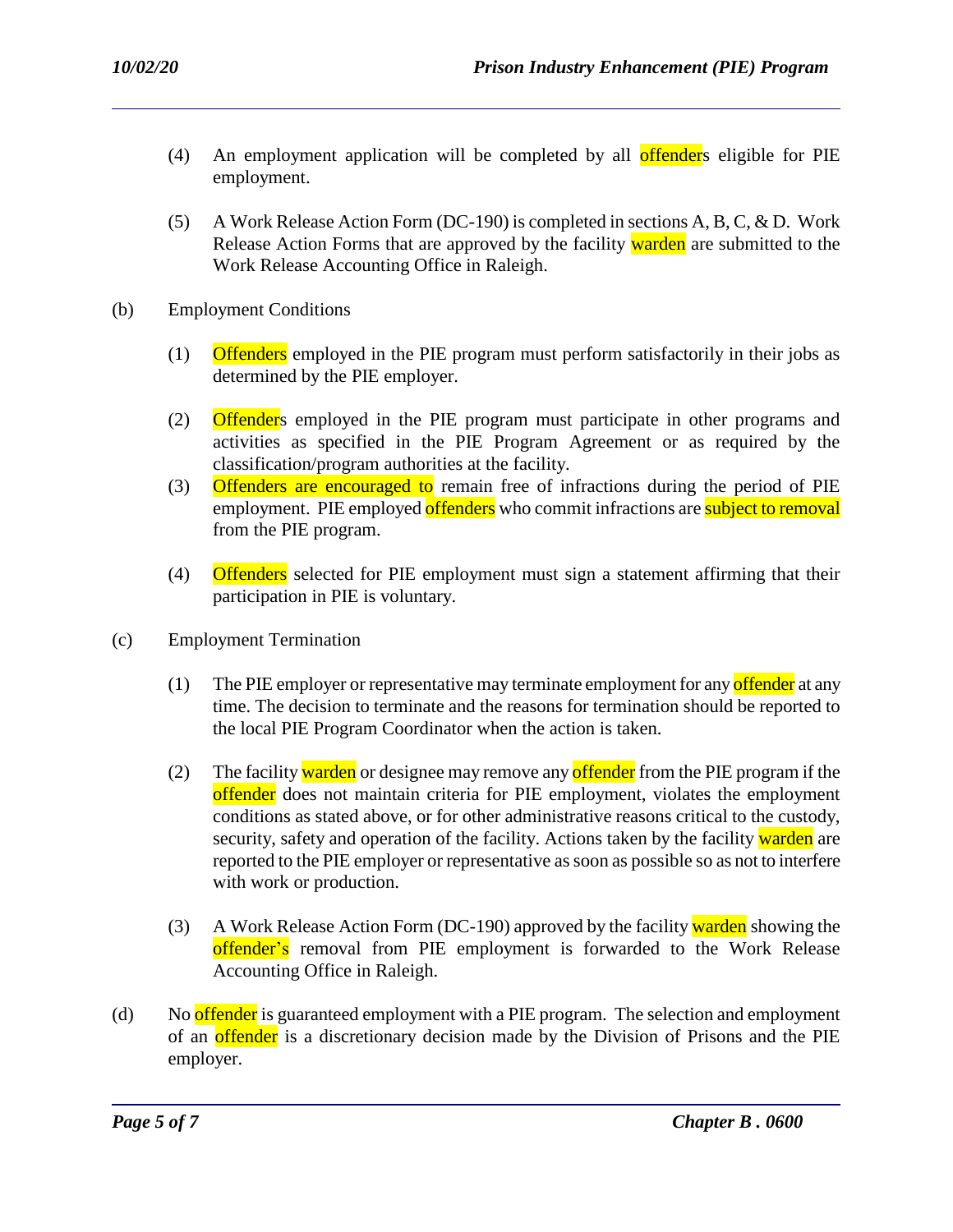- (e) The period of time an offender is employed in a PIE program is at the discretion of the employer and the Division of Prisons.
- (f) Employment in a PIE program cannot be substituted as an alternative assignment for an offender otherwise eligible for work release placement.

# **.0606 DISPOSITION OF OFFENDER WAGES**

- (a) For the purposes of this policy, the wages paid to **offenders** employed in Prison Industry Enhancement Programs are managed the same as wages paid to **offender**s who are on work release. The Work Release Accounting Office in Raleigh manages offender wages paid through PIE employment after the PIE employer makes all applicable federal and state tax deductions to include, as a minimum, federal withholding tax, North Carolina state withholding tax and FICA withholding.
- (b) The payment priorities found in North Carolina General Statute 148-33.1 on the "Sentencing, quartering and control of prisoners with work-release privileges" and used for the collection and disbursement of work release offender net earnings are adopted in this policy for PIE employed offenders.
- (c) Additional PIE program requirements of payment into a victim's compensation fund will be managed by the Work Release Accounting Office.
- (d) The same rules established for **offenders** on work release that are used for calculating per diem costs, dependent support payments, restitution payments, court fines and special payments are adopted in this policy for PIE employed offenders.

# **.0607 CIVILIAN PIE PROGRAM EMPLOYEES**

- (a) The PIE employer employs persons from the community to represent the employer and to act as supervisors for **offender** workers.
- (b) The PIE Program Coordinator provides an orientation to all civilian supervisory staff employed by the PIE employer.
- (c) The facility warden ensures that a criminal background investigation is conducted on each person from the community employed in the PIE program. Civilian employees of the PIE employer cannot have a criminal record. Any exceptions to this requirement will be decided by the **Commissioner** of Prisons or **their** designee.